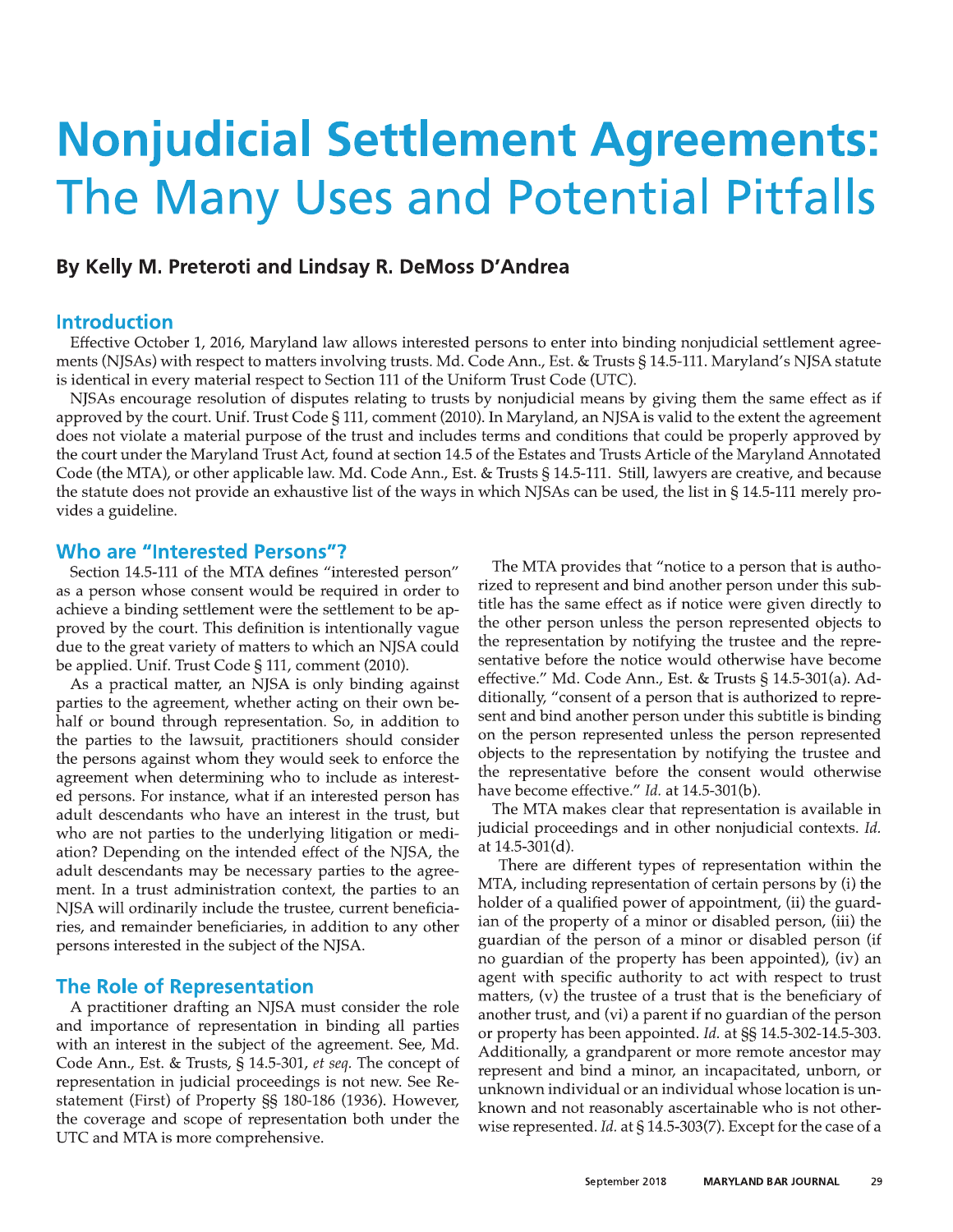holder of a qualified power of appointment, representation is only permitted to the extent there is no conflict of interest between the representative and person being represented.

Virtual representation is addressed under § 14.5-304 of the MTA, which provides that a minor, an incapacitated or unborn individual, or an individual whose identity or location is unknown and not reasonably ascertainable who is not otherwise represented may be represented by and bound by a representative having a substantially identical interest with respect to a particular question or dispute, but only to the extent that there is no conflict of interest between the representative and the individual represented with respect to the question or dispute.

The MTA also provides for court-appointed representatives where an interest is not represented or the otherwise available representation might be inadequate. Md. Code Ann., Est. & Trust § 14.5-305.

New § 14.5-306 of the MTA, effective October 1, 2017, now permits the settlor of a trust to:

- Designate one or more persons who may serve as a 1. representative or successor representative of a beneficiary of the trust;
- 2. Designate one or more other persons who may designate a representative or successor representative of a beneficiary of the trust; and
- Specify the order of priority among two or more per-3. sons who are authorized under this title to serve as a representative or successor representative of a beneficiary of the trust.

A trustee may not serve as the representative of a beneficiary of the trust. Id. at 14.5-306(b).

This new provision provides an opportunity in the estate planning stage for a settlor to designate representatives or name a person who can designate representatives, especially if the settlor knows or has suspicions that a beneficiary may later cause trouble. The following is a sample provision for a trust agreement that would allow the trustee to designate representatives:

"REPRESENTATIVES. The trustee may designate a representative or successor representative to act on behalf of any beneficiary of any trust established under this agreement, other than the trustee of such trust, whether or not a judicial proceeding concerning the trust is pending. Notice to the representative shall have the same effect as if notice were given directly to the beneficiary represented, unless the beneficiary objects to the representation by notifying the trustee and representative in writing before the notice would otherwise have become effective. Consent of the representative is binding on the beneficiary represented, unless the beneficiary objects to the representation by notifying the trustee and the representative in writing before the consent would have otherwise become effective. In making decisions on behalf of a represented beneficiary, the representative may consider the general benefit accruing to the living members of the beneficiary's family. Any representative or successor

# This new provision provides an opportunity in the estate planning stage for a settlor to designate representatives.

representative who undertakes or agrees to represent a beneficiary shall not be liable to the beneficiary represented while acting in good faith, but shall only be liable to the beneficiary for action or inaction resulting from intentional wrongdoing by the representative or made with reckless indifference to the purposes of the trust or the interests of the represented beneficiary."

It is important to note that while appointed representatives can be a useful tool in binding beneficiaries, as one would expect, a representative appointed under § 14.5-306 would be liable for intentional wrongdoing and actions taken in bad faith or with reckless indifference to the purposes of the trust or the interests of the represented beneficiary. *Id.* at  $\S$  14.5-306(c).

#### **How Can NJSAs Be Used?**

NJSAs are a powerful tool in resolving fiduciary litigation matters. NJSAs have also found increasing utility in trust administration, even in the absence of a bona fide dispute.

Section 14.5-111 of the MTA provides a non-exhaustive list of the matters that may be resolved through an NJSA, including:

- 1. The interpretation or construction of the terms of the trust:
- The approval of a report or accounting of a trustee; 2.
- 3. Direction to a trustee to refrain from performing a particular act or the grant to a trustee of a necessary or desirable power;
- The resignation or appointment of a trustee and the 4. determination of the compensation of a trustee;
- $5.$ Transfer of the principal place of administration of a trust; and
- 6. Liability of a trustee for an action relating to the trust.
- In practice, NJSAs are being used in the following ways:
- A. To resolve litigation (or threatened litigation) involving trusts, such as
- Challenges to the conduct of a fiduciary (see MTA § 14.5-901 (To remedy a breach of trust by the trustee that has occurred or may occur, the court may compel certain action, including surcharging));
- Challenges to the trust instrument *(i.e., claims of lack* of capacity, undue influence, fraud, etc.) (see § 14.5-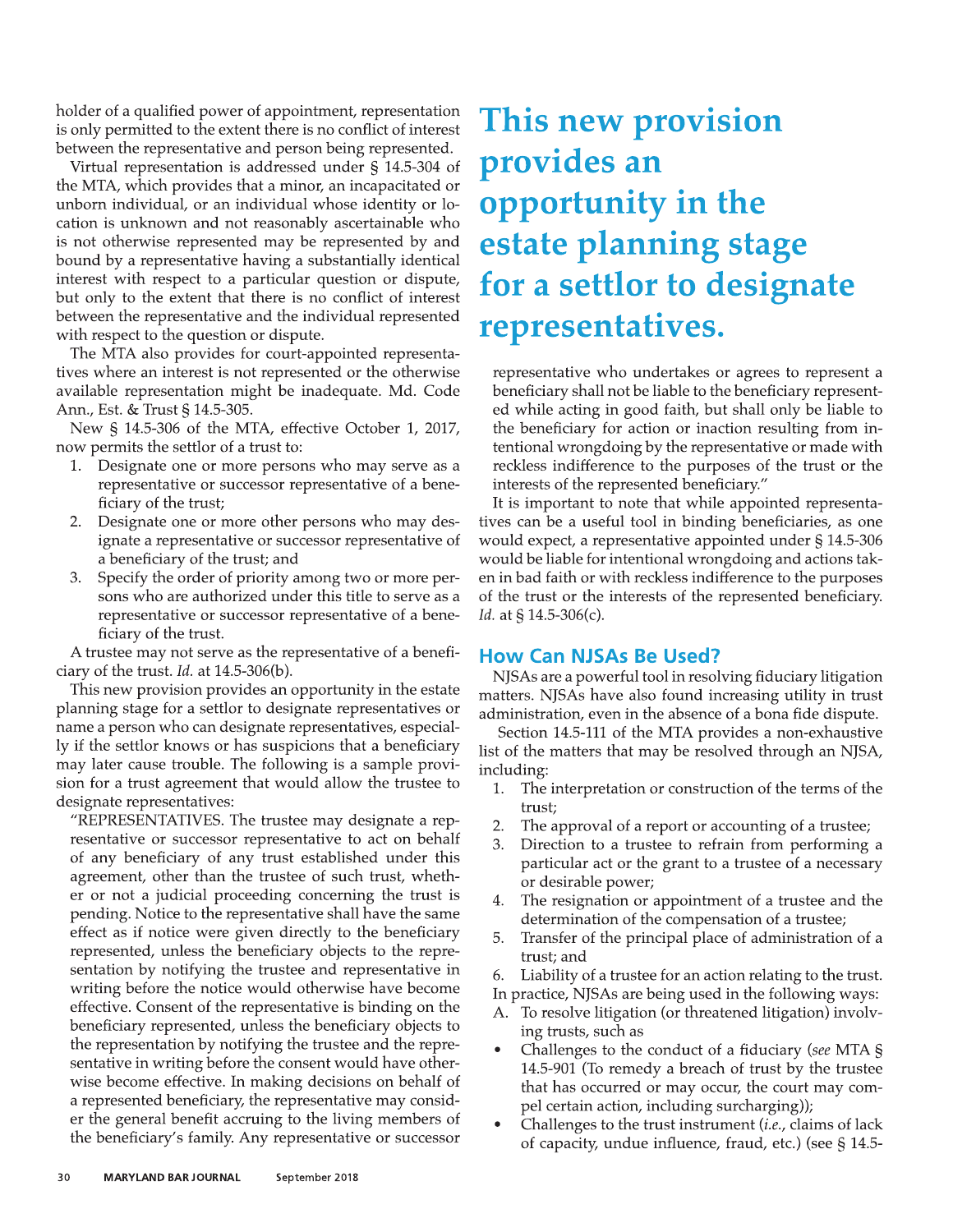402 (A trust is created only if: (1) The settlor has capacity to create a trust; (2) The settlor indicates an intention to create the trust); see also  $\S$  14.5-405 (A trust is void to the extent that the creation of the trust was induced by fraud, duress, or undue influence));

- Actions to remove a trustee (see MTA § 14.5-706 (The settlor, a cotrustee, or a beneficiary may request the court to remove a trustee, or a trustee may be removed by the court on the court's own initiative));
- Disputes over distribution to or treatment of beneficiaries (see MTA § 14.5-203 (A court may review an action by a trustee under a support provision or a mandatory distribution provision in the trust));
- Partition actions involving real property owned in whole or in part by a trust (see MTA  $\S$  14.5-411 (The court may modify the administrative or dispositive terms of a trust or terminate the trust if, because of circumstances not anticipated by the settlor, modification or termination will further the purposes of the trust)); and
- Questions surrounding the proper interpretation of a trust provision (MTA § 14.5-201 (A judicial proceeding involving a trust may relate to a matter involving the administration of the trust, including a request for instructions and an action to declare rights)).
- В. To resolve issues in trust administration, such as
- Trust terminations (see MTA  $\S$  14.5-410(a)(1) (noncharitable irrevocable trust may be terminated on consent of the trustee and all beneficiaries if the court concludes that continuance of the trust is not necessary to achieve any material purpose of the trust); Id. at  $\S$  14.5-410(b) (existence of a spendthrift provision does not prevent a termination of a trust)).
- Trust modifications (see MTA § 14.5-410(a)(2) (noncharitable irrevocable trust may be modified on consent of the trustee and all beneficiaries if the court concludes that modification is not inconsistent with a material purpose of the trust), including:
	- Division of single trust with multiple beneficia- $\Box$ ries into one or more separate trusts.
	- Changes to provisions relating to the trustees,  $\Box$ including: resignation of trustees; appointment of successor trustees; appointment of co-trustees; compensation of trustees; require fewer or more trustees to serve; grant or eliminate powers of the trustee (power to appoint own successor, power to grant general power of appointment); give a person the right to remove and replace the trustee.
	- Modify distribution provisions and shift benefi- $\Box$ cial interests. However, any settlement that modifies distribution provisions or shifts the beneficial interests of the parties must take into account the transfer tax consequences of doing so. There may also be resulting income tax consequences. Furthermore, in the absence of a controversy ap-

pealed to the highest appeals court in the state, a Federal authority may ignore any resolution approved by a state trial court or via settlement. See, e.g., Comr. v. Est. of Bosch, 387 U.S. 456 (1967) (holding that where the federal estate tax liability turns upon the character of a property interest held and transferred by the decedent under state law, federal authorities are not bound by the determination made of such property interest by a state trial court). Parties may wish to obtain a private letter ruling in cases where certainty regarding the transfer tax aspects of a settlement is critical.

In bona fide disputes, parties may fall under the exception for "a sale, exchange or other transfer of property made in the ordinary course of business (a transaction which is bona fide, at arm's length, and free from any donative intent)," which would be "considered as made for an adequate and full consideration in money or money's worth." Treas. Reg. § 25.2512-8; but see, e.g., PLR 9308032 (taxable gift results where parties surrender rights to benefit adversaries in excess of what local law would have provided).

However, where an NJSA is used outside of a litigation context to shift beneficial interests, a gift will likely occur absent an exception. Treas. Reg. § 25.2511-1. Practitioners should also exercise caution when modifying a grandfathered GST exempt trust to avoid jeopardizing the trust's exempt status. Treas. Reg.  $\S$  26.2601-1(b)(4) (providing four "safe harbors" for modifications that will not affect the exempt status of a grandfathered trust).

These are just a few examples of the many ways NJSAs could be used to resolve disputes and other substantive issues related to trusts. As the MTA was enacted on January 1, 2015, and MTA  $\S$  14.5-111 was later added on October 1, 2016, meaningful appellate case law has not yet developed on the permissible uses of NJSAs, so parties will likely test the limits of the statute.

# **Anticipating and Dissipating Disputes Using NJSAs**

One creative way to use an NJSA may be in cutting off disputes before they occur. That is exactly what testators seek to accomplish in antemortem probate proceedings ( or a fuller discussion on antemortem probate, see Preteroti, Kelly M. and Lindsay R. DeMoss D'Andrea, Where There Is a Will, Is There a Way? Getting the Last Word on Your Estate Plan, Tax Management Estates, Gifts, and Trusts Journal, Vol. 46, 11, 314, 11/09/2017.). In short, antemortem probate is a judicial proceeding in which an interested person seeks a declaratory judgment confirming the validity of a testator's last will and testament while the testator is still alive. If